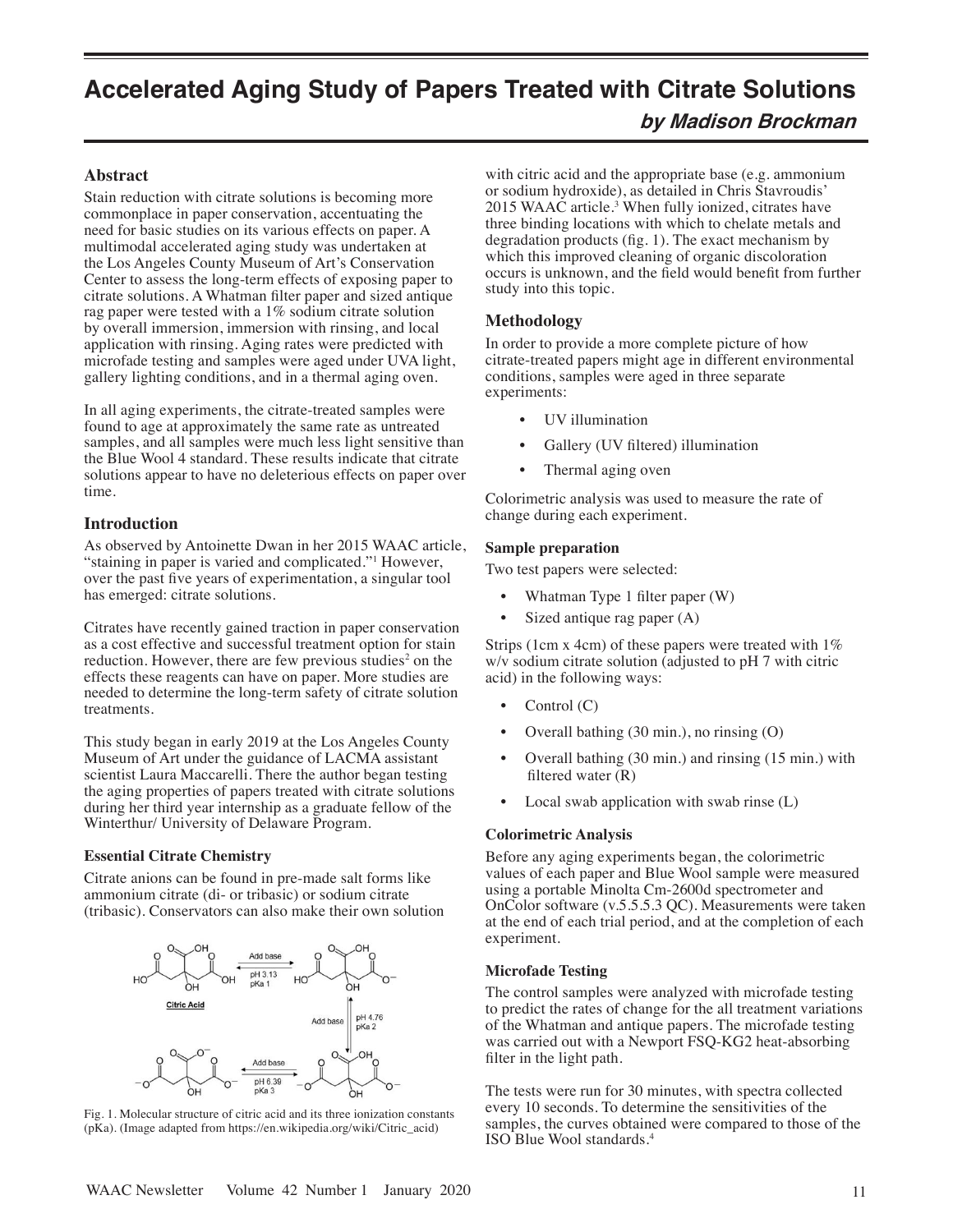## **Accelerated Aging Study of Papers Treated with Citrate Solutions, continued**

### **UVA and Gallery Light Experiment**

An example of a sample set for the two illumination sources is pictured in figure 2. A card of Blue Wool standards was included; only Blue Wools 1-4 were monitored as 5-8 do not change at a high rate.



Fig. 2. Schematic of sample set for UV aging (in raking light) indicating how the window mat covers half of the samples. Sample sets for both light aging experiments include Whatman filter paper, antique rag paper, and Blue Wool standards. (Photo: Yosi Pozeilov)

The sample sets included the Blue Wool standards (BW), 4 strips of Whatman filter paper (W), and 4 strips of antique paper (A). Those 4 strips represent one of the citrate application methods: control (C), overall immersion (O), overall immersion with rinsing (R), and local swab application (L). During the experiments, half of each paper sample strip was covered (CV) and the other half was exposed (EX) by a window mat to block the illumination source (fig. 2).

Thus the combinations for light aging are:

| BW1             | blue wool 1                          |
|-----------------|--------------------------------------|
| BW <sub>2</sub> | blue wool 2                          |
| BW3             | blue wool 3                          |
| BW4             | blue wool 4                          |
| CW              | control Whatman                      |
| CА              | control antique                      |
| ОW              | overall immersion Whatman            |
| OΑ              | overall immersion antique            |
| <b>RW</b>       | overall immersion w/ rinsing Whatman |
| <b>RA</b>       | overall immersion w/ rinsing antique |
| LW              | local swabbing Whatman               |
| LA              | local swabbing antique               |

further designated CV for covered or EX for exposed.

The UV fluorescence analysis cabinet at LACMA uses a Spectroline Model CL 150 light source from Spectronics Corporation that falls in the UVA/B range of 280-400 nm. The samples were exposed to UV radiation for a total of 1203 hours in 16 trials of increasing exposure time. The gallery light used for the light box is a GE 940Lumen HIR Plus XL 53W 120V (HIR™ Plus XL Halogen Lamp, PAR38). The samples were exposed for 317 hours, until it was apparent that the samples were aging very similarly to those in the UV aging experiment and further aging would not be necessary.

### **Thermal Aging Experiment**

The eight samples aged in the oven had the same W/A and

C/O/R/L permutations, without the covered or exposed variations, as the samples are not subjected to light. Rather, the sample strips of paper were clipped to a rack in the Weiss WKL 34/+10 oven, and aged at 80° C and 50% RH for 844 hours in 5 trials of increasing time intervals.

### **Results**

Results from the microfade testing indicated that citratetreated papers changed at approximately the same rate as their untreated counterparts, and all samples had little color change overall (fig. 3). Interestingly, any citrate treated samples seem to age at a slightly slower rate than the untreated samples, although perhaps not enough to indicate any significant mitigation of color change. This pattern continued through the three different aging experiments.

After 70,000 minutes (116 hours) of UV aging, there was a very slight color change in the Whatman samples, with ΔE values around 1 (fig. 4). This change was not visible to the human eye. There is a more pronounced color change in the antique samples, although these also changed at roughly the same rate (fig. 5). After 70,000 minutes of aging, the  $\Delta E$ values for the antique samples fall roughly between 5.5 and 7.5. All samples are significantly less light sensitive than Blue Wool 4, which has a  $\Delta E$  of 18.65.

Gallery light aging produced very similar results. After 70,000 minutes (116 hours), the  $\Delta E$  values of the Whatman samples are close to 1, while the  $\Delta E$  values for the antique samples hover around 2. At the end of the experiment, at 19,020 minutes (317 hours), the  $\Delta E$  values for the Whatman samples range from 1-2 and those for the antique samples remain near 3. For comparison, the  $\Delta E$  of the Blue Wool 2 at the end of the experiment was just over 8.

Thermal aging caused samples to change in a manner consistent with UV and gallery light aging as well. After 5,000 minutes (83 hours), the ΔE values for the Whatman samples fell between approximately 2 to 3, with the control closer to 3 and the overall immersion sample slightly below 2. The ΔE values for the antique samples had a greater range and fell between 6-12, with the control closer to 12 and the overall immersion sample slightly greater than 6.